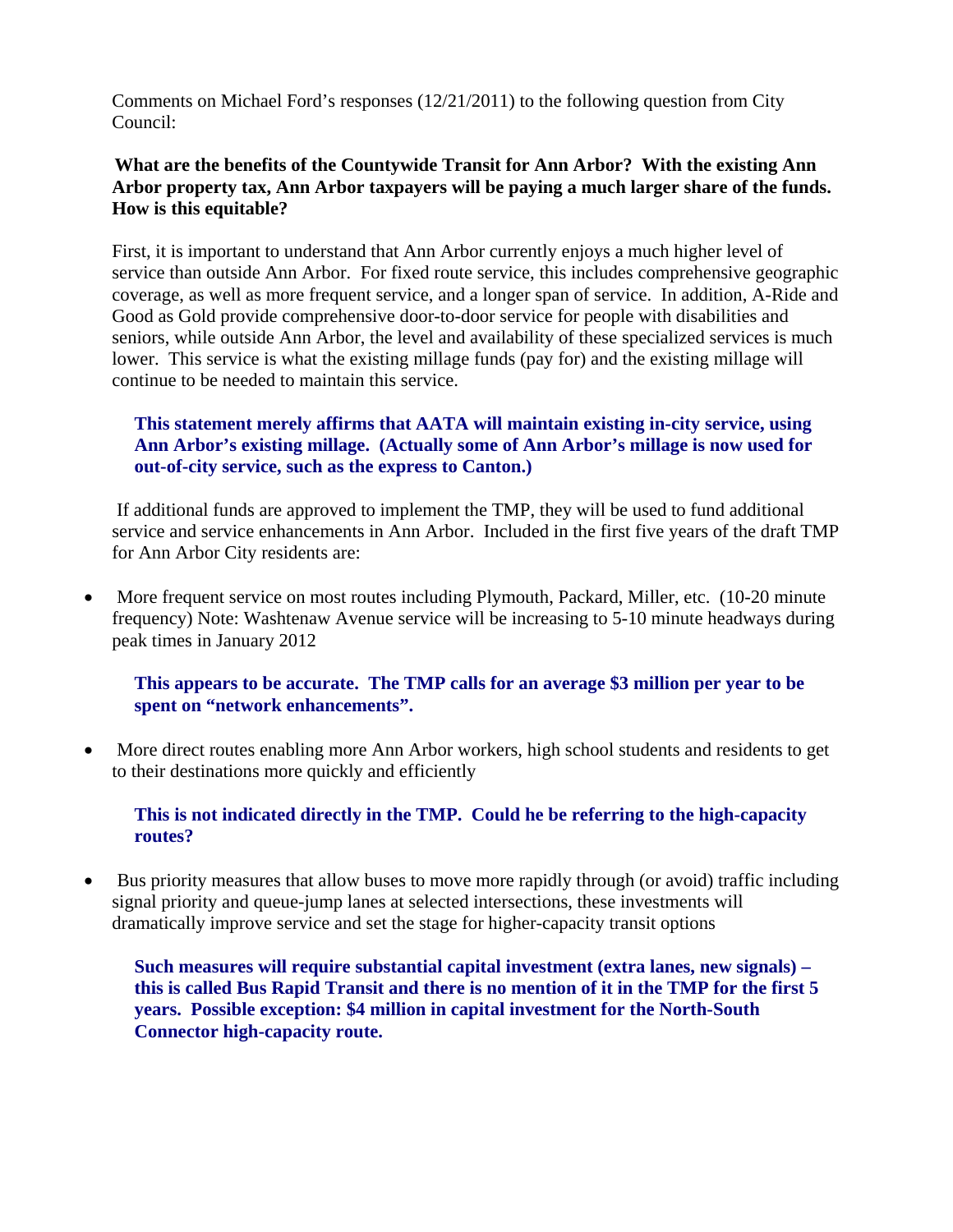• Later service on weekdays, and Saturday and Sunday evening service for commuters, downtown workers, and students

**This appears to be accurate. The TMP calls for an average \$3 million per year to be spent on "network enhancements".** 

• Connecting service to Commuter Rail or Bus Rapid Transit when such service begins

**The Bus Rapid Transit refers to the high-capacity routes (North-South connector and Washtenaw –Jackson connector) but these are not implemented in the first 5 years.** 

**Commuter Rail is unlikely to be implemented in the first 5 years and the budget for the TMP does not call for it to be operating in the first 5 years.** 

• Bus stop improvements including improved amenities, bus stop accessibility, and more shelters and benches to make the transit experience more comfortable and accessible for all users

**This appears to be accurate. The TMP calls for \$4.6 M over 5 years in bus stop enhancements and transit center upgrades. However, much of that work has been planned for AATA and is already underway (including the Blake Transit Center new construction).** 

• Real time information and enhanced methods to get information to customers

**This is already underway. The AATA is currently reconfiguring their website with the aid of a consultant and real-time information is already increasingly available and reliable.** 

Finally, there will be substantial benefits for Ann Arbor residents from the creation of the county-wide service:

• Enables Ann Arbor residents to travel to more destinations outside Ann Arbor, such as Detroit Metro airport and nearby communities

**With the exception of service to Ypsilanti, the TMP's connections to other communities are almost entirely express services set up for commuter use (primarily directed at getting people in and out). These would not be convenient for casual travel from Ann Arbor to other communities.** 

- Creates options for more people to travel to Ann Arbor for work, school, and shopping using countywide funding from outside Ann Arbor, decreasing the need for parking investments and road improvements within the city
- Ability to connect most efficiently to the greater region
- Get commuters on the periphery out of their cars and onto a bus outside Ann Arbor with more park and ride lots